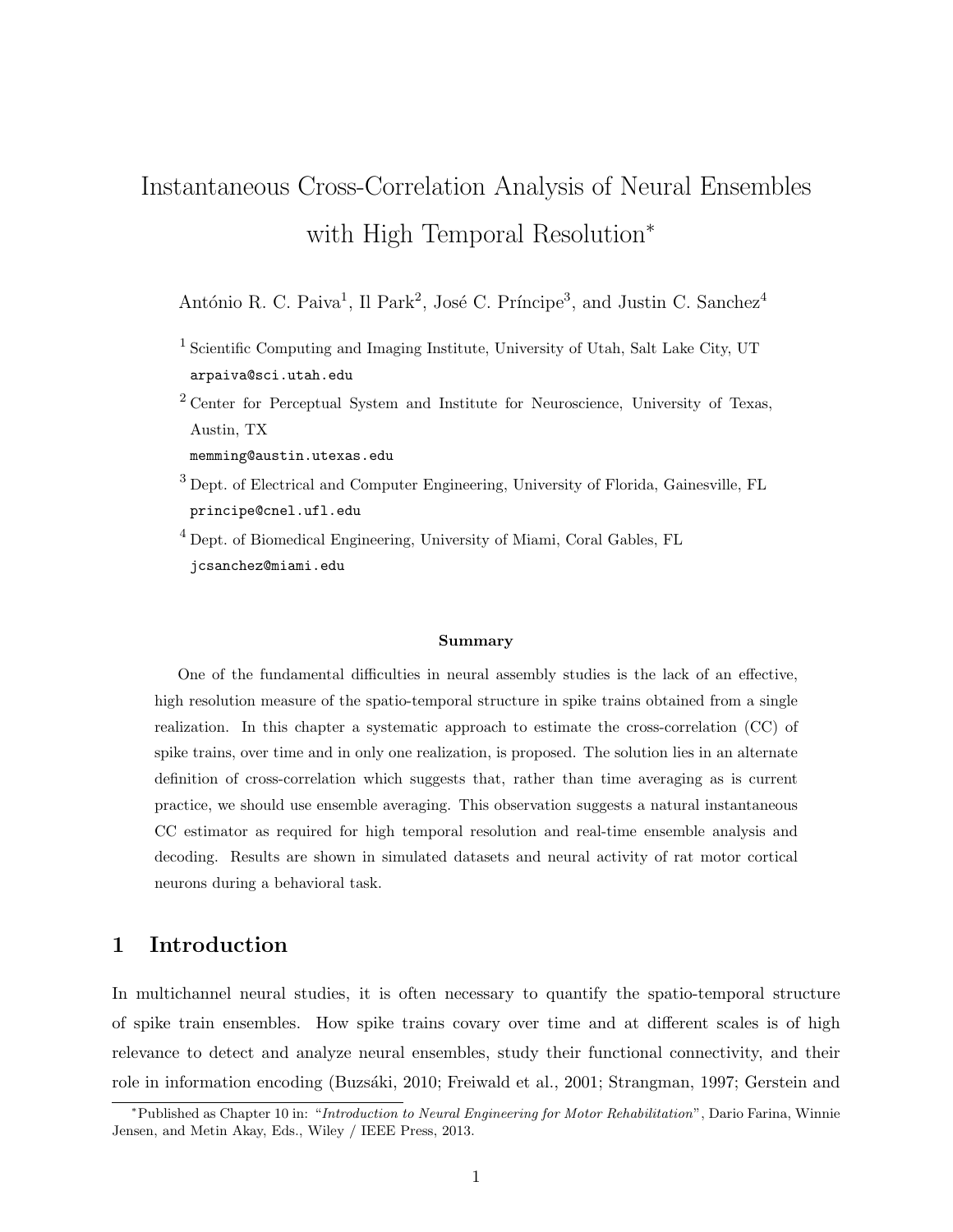Turner, 1990; Gerstein et al., 1989). However, methods proposed in the literature to measure the covariation of spike trains neglect or smear heavily the evolution of this structure over time. This paper, however, proposes instantaneous cross-correlation as a high temporal resolution measure for multiple spike trains obtained from a single realization.

Correlation-based measures are widely used tools to analyze spike train covariation (Brown et al., 2004). In particular, the cross-correlation (CC) is often used to assess associations between neurons (Perkel et al., 1967; Brody, 1999). However, because of the nature of spike train data, the estimation of cross-correlation is not straightforward due to the lack of the concept of signal amplitude. To deal with this problem, CC is commonly computed on the binned spike trains. In effect, binning is a transformation of the uncertainty in time onto amplitude variability and creates a form of averaging over time. In addition, binning limits the time resolution to the bin size due to the implicit quantization of the spike times. Moreover, to improve the estimation, local stationarity and ergodicity are tacitly assumed to allow averaging over a window in time. Although this averaging improves the estimation accuracy, this is obtained at the expense of temporal resolution since the filtering smears the temporal dynamic of the coupling.

Many other methods for analysis of spike train covariation have been proposed in the literature, including the JPSTH (Gerstein and Perkel, 1972; Aertsen et al., 1989), unitary events (Grün et al., 2002a,b), and frequency methods (Baccalá and Sameshima, 1999; Sameshima and Baccalá, 1999), among others. In any of these methods, however, the time structure of the analysis is smeared by averaging, over time or over trials, for gathering of statistics, of through the transformation involved.

To obtain an estimator of spike train cross-correlation with high temporal resolution, we must avoid averaging over time. The solution to this problem lies in the definition of a spatial crosscorrelation. The crucial observation is that, rather than time averaging as is commonly done using the binned spike train CC estimator, we should use ensemble averaging. This observation suggests a natural instantaneous CC estimator as required for high temporal resolution and real-time ensemble analysis and decoding.

For spike train analysis we are particularly interested in measuring temporal structure in the coupling between neurons. Inevitably, this is often associated with the formation of neural assemblies and for which the most widely used descriptor is synchrony in the neuron firings (Gerstein and Turner, 1990; Gerstein et al., 1989). Due to the importance of precise spike times, synchrony studies in neural assemblies arise naturally as an obvious application for the ICC. Yet, the use of the ICC is not limited to this situation, as will be clear in our presentation. By selecting the analysis parameter appropriately it is possible to control the time scale of analysis covering the full spectrum, from synchronous firings to covariation in firing rate modulation.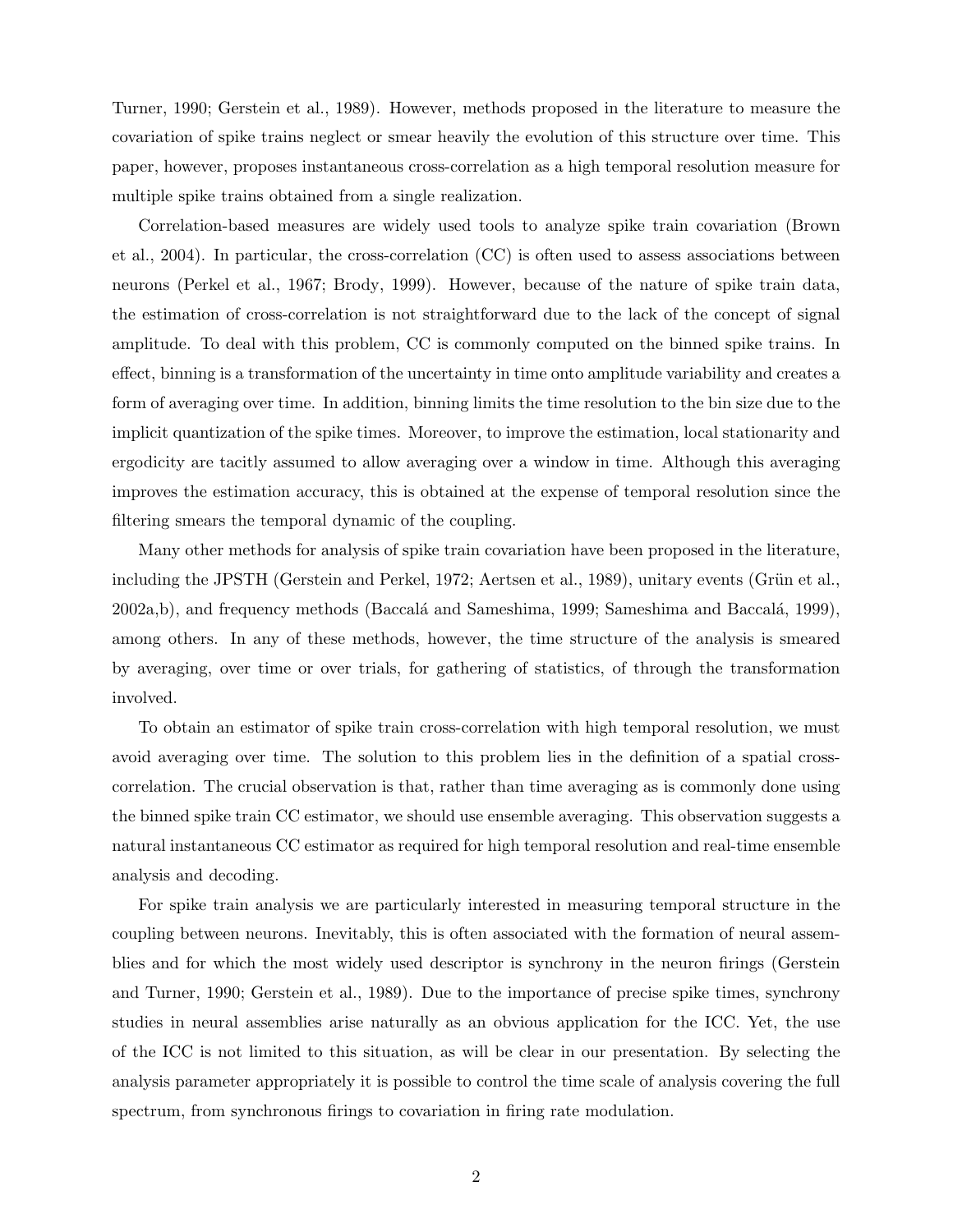## 2 Background

The cross-correlation (CC) function of spike trains is typically computed on the binned spike trains (Brown et al., 2001). The practical reasons for this approach are easily understood. By binning the spike trains one obtains a discrete-time random process, and thus random process theory can be applied as usual. Hence, the CC function of binned spike trains is defined at lag  $l$  as

$$
C_{AB}^{bin}[l] = E\{b_A[n]b_B[n+l]\},\tag{1}
$$

where  $b_A$ ,  $b_B$  denote the binned spike trains, with  $b_A[n]$  and  $b_B[n]$  corresponding to the number of spikes in the nth bin for spike train  $A$  and  $B$ , respectively. Additionally, in practice, the expectation is approximated as an average over time (i.e., bins),

$$
C_{AB}^{bin}[l] \approx \frac{1}{M} \sum_{n=1}^{M} b_A[n] b_B[n+l],\tag{2}
$$

with  $M$  the number of bins. To observe the time evolution of the cross-correlation, the averaging is usually done using a sliding window in time.

As stated earlier, a fundamental problem with the use of this approach for the analysis of temporal structure is that the averaging over time will hide any existing temporal coupling dynamics at the fine time scale. Statistically, averaging over time implies that ergodicity and stationarity are assumed, at least locally. Yet, these assumptions are contrary to the goal of estimating the temporal dynamics.

Another issue with the above definitions is the use of binned spike trains. It is important to note that binning of spike trains imposes a quantization on the spike times. Put differently, any information that is expressed at higher resolutions (i.e., finer time scale) than the bin size will be lost through binning. This is especially concerning when one is interested in analysis of fine temporal structure, in the form of synchrony for example (Grün et al., 1999).

## 3 Instantaneous Cross-Correlation

#### 3.1 Preserving temporal resolution

The goal here is to derive a CC estimator with high temporal resolution. We formalize this requirement in the CC definition in equation (1) by explicitly showing the dependence on the time instant  $n$ , yielding the instantaneous cross-correlation  $(ICC)$ ,

$$
C_{ij}^{bin}[n,l] = E\{b_i[n]b_j[n+l]\}.
$$
\n(3)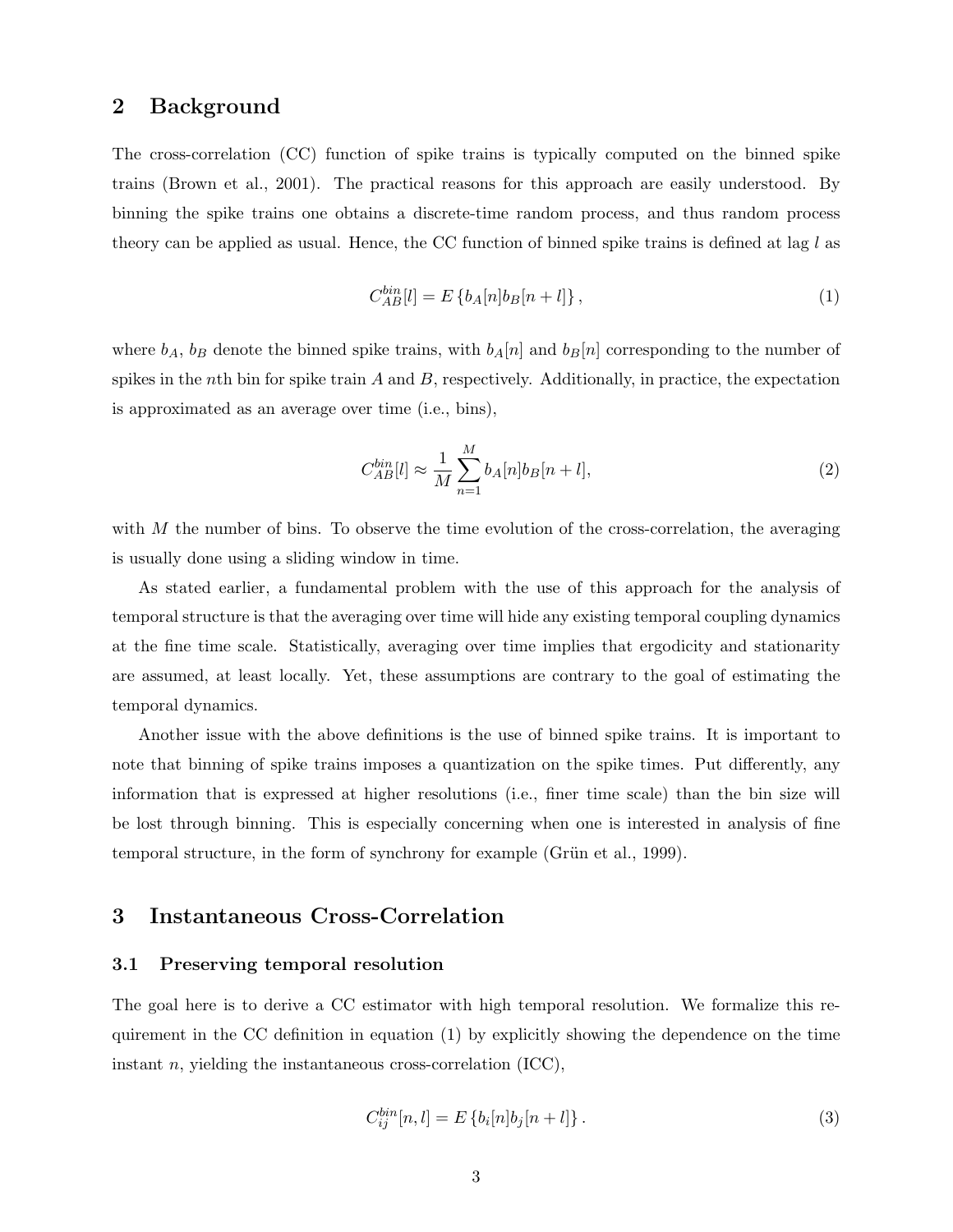Written in this way, the above definition reinforces the idea that the expectation must be estimated over realizations rather than over time in order to preserve the time dynamics.

Nevertheless, one must still decide on how to define a realization to approximate the expectation. In a multi-trial experimental paradigm one could approximate the expectation by averaging over trials, as done using the PSTH (Gerstein and Kiang, 1960) and JPSTH (Gerstein and Perkel, 1972; Aertsen et al., 1989). Averaging over trials preserves the trial temporal dynamics only if the trials were stationary. However, this assumption is hard to verify in practice and the analysis' results can deviate significantly if the assumption does not hold (Brody, 1999). In a single-trial paradigm, and to avoid the limiting assumptions of stationarity in general, here it is proposed to approximate the expectation by the mean over all pairs of spike trains. Consider spike trains  $\{s_1, \ldots, s_N\}$ , then the ICC can be estimated as

$$
\hat{C}^{bin}[n,l] = \frac{2}{N(N-1)} \sum_{i=1}^{N} \sum_{j=i+1}^{N} b_i[n]b_j[n+l].
$$
\n(4)

Note that, in a sense, this approach is actually statistically more efficient than time averaging because the number of spike train pairs increases quadratically with the number of spike trains rather than linearly.

The ensemble averaged ICC is a spatio-temporal measure of the ensemble covariation over time. In this form, and due to the exchange of time for ensemble averaging, the ICC is capable of detecting the presence of temporal dynamics within the ensemble with high temporal resolution. However, it raises the problem of how to select the subset of averaging neurons comprising an ensemble. A potential limitation in the use of the ICC is that spatial and neuron specificity is lost in the process of ensemble averaging. This is the trade-off incurred to reduce the estimation noise and still preserve the high temporal resolution.

#### 3.2 Avoiding time quantization

The previous section introduced the ICC as an estimator of ensemble cross-correlation over time, but it did not address the issue of time quantization imposed by using binning. As stated earlier, any information expressed in the spike times at a finer time scale than the bin size will be lost through binning. Moreover, as pointed out by Richmond et al. (1990), the binning boundaries create an arbitrary assignment error. One might think that the error associated with binning is negligible, but recall that time quantization limits the resolution and significance of the analysis, which is precisely the goal here.

One should then question, what is binning actually doing? And, correspondingly, is there a better way to do it? As noted by Dayan and Abbott (2001), binning is an estimator of the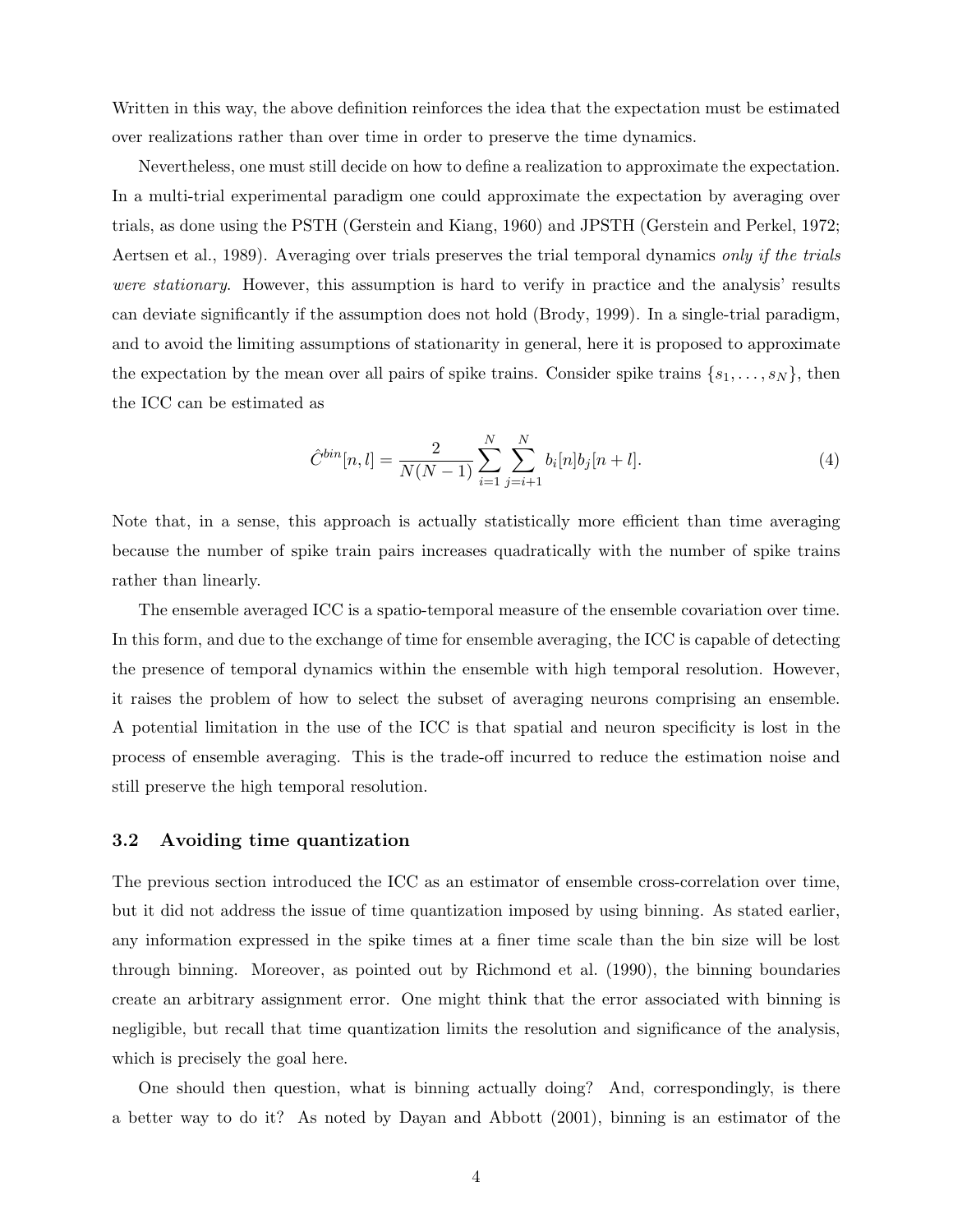instantaneous firing rate (apart from normalization by the bin size). Hence, the cross-correlation between two spike trains in equation (3) can be written in the more general form

$$
C_{ij}(t,\theta) = E\left\{\hat{\lambda}_i(t)\hat{\lambda}_j(t+\theta)\right\}
$$
\n(5)

where  $\hat{\lambda}_i(t)$  and  $\hat{\lambda}_j(t)$  denote the intensity functions estimated from spike trains i and j. This definition has the advantage that any intensity function estimator can be used. Specifically, in the statistical literature the conventional approach for intensity function estimation of point processes is kernel smoothing Reiss (1993), with clear advantages in the estimation Kass et al. (2003); Richmond et al. (1990). Denoting the spike times in the time interval  $[0,T]$  of the *i*th spike train as  $\{t_n^i : n =$  $1, \ldots, N_i$ , where  $N_i$  is the number of spikes of A in the interval. The kernel estimated intensity function is given by

$$
\hat{\lambda}_i(t) = \sum_{n=1}^{N_i} h(t - t_n^i),
$$
\n(6)

where  $h$  is the smoothing kernel function, which must integrate to one. Note that, unlike binning, kernel intensity estimation does not introduce time quantization errors.

Equation (6) can be interpreted as the convolution of the spike train with a window given by the smoothing function h. By controlling the smoothing introduced by  $h$ , one can regulate the scale at which the intensity function is estimated. Therefore, this controls the time-scale of the CC coupling between two extremes: synchrony in neuron firings (for small smoothing) or firing rate (for large smoothing).

Nevertheless, it must be emphasized that the smoothing in equation (6) is fundamentally different from the time averaging in the estimation of CC. The smoothing in the estimation of the intensity function defines the time-scale at which the spike times are analyzed for any information they may express. The CC time averaging, on the other hand, is used to reduce the estimation noise in order to improve the statistical significance of the result. Of course, if the smoothing introduced by  $h$  is large, there is a reduced need for time averaging, but this is simply because changes in firing rate must inherently vary slower than changes in synchrony.

Although many different smoothing functions  $h$  can be utilized, estimation methodologies that are causal and can be applied online are of particular interest. A smoothing function with these properties is the exponential function,

$$
h(t) = (1/\tau) \exp\left(-t/\tau\right) u(t),\tag{7}
$$

where  $u(\cdot)$  is the step function. The exponential function provides both graded interactions and a time scale for the intensity estimation by controlling the time constant  $\tau$ . In addition, the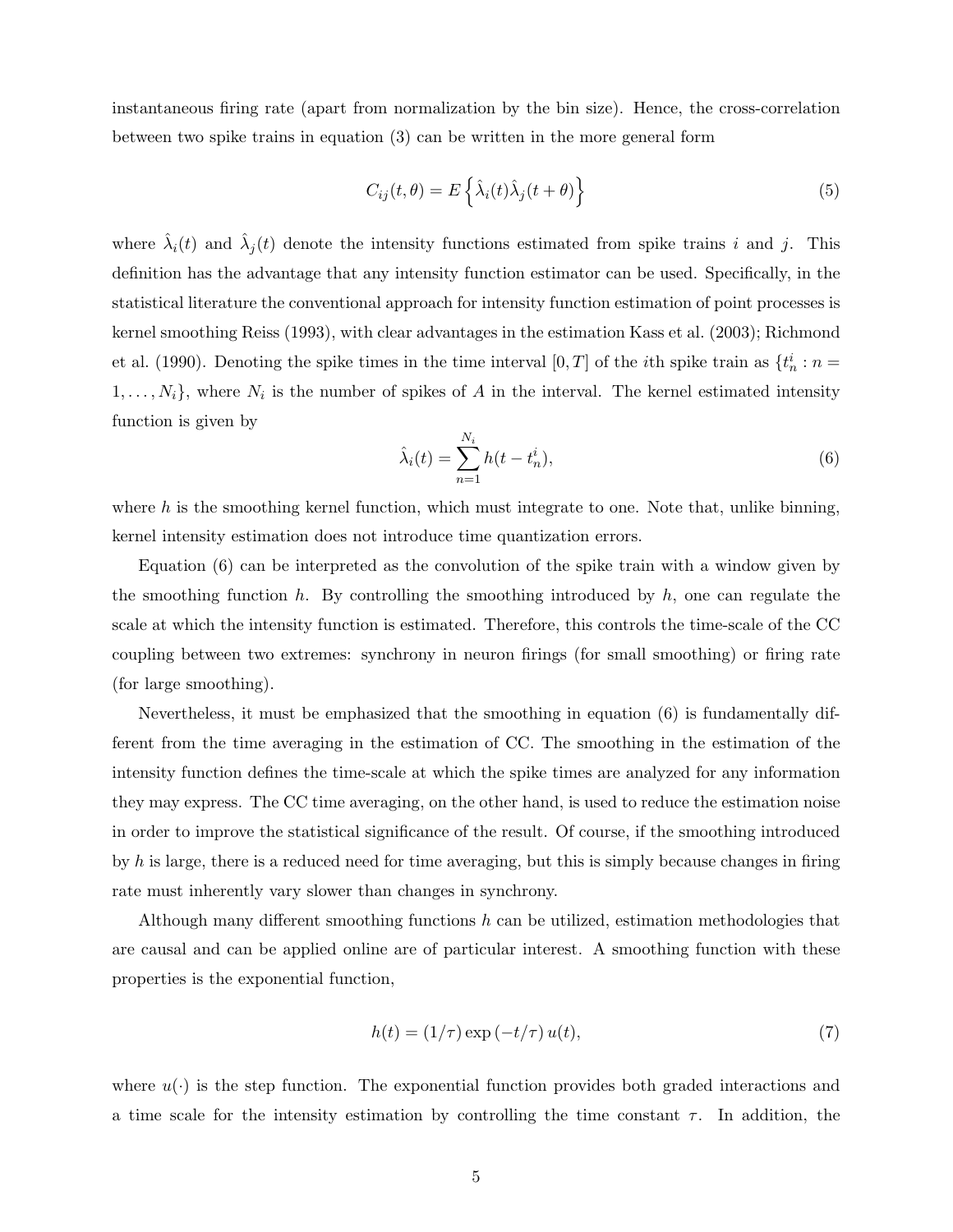exponential function is biologically plausible since it can be interpreted as the evoked post-synaptic potential in a neuron Dayan and Abbott (2001). Accordingly, the estimated intensity function for the ith spike train is given by

$$
\hat{\lambda}_i(t) = (1/\tau) \sum_{t_n \le t} \exp\left[ -(t - t_n^i)/\tau \right] u(t - t_n^i),\tag{8}
$$

which is simply the filtering of a spike train by a first order IIR filter and, therefore, it is computational very simple and particularly suitable for hardware implementation.

Using the kernel intensity function estimator of equation (6), the ICC is defined as

$$
\hat{C}(t,\theta) = \frac{2}{N(N-1)} \sum_{i=1}^{N} \sum_{j=i+1}^{N} \hat{\lambda}_i(t) \hat{\lambda}_j(t+\theta).
$$
\n(9)

Hereafter, ICC refers to this formulation unless explicitly stated otherwise.

## 4 Experiments

### 4.1 Synchronization of pulse-coupled oscillators

In this example, we show that ICC can quantify the increase in coupling strength in a spiking neural network of leaky-integrate-and-fire (LIF) neurons designed according to Mirollo and Strogatz Mirollo and Strogatz  $(1990)^1$  and the ICC results compare favorably with the extended crosscorrelation for multiple neurons. The network is initialized in a random condition and is proven to synchronize over time. The synchronization is essentially due to leakiness and the weak coupling among the oscillatory neurons.

The raster plot of neuron firings is shown in Fig. 1. There are two main observations: the progressive synchronization of the firings associated with the global oscillatory behavior of the network, and the local grouping that tends to preserve local synchronizations that either entrain the full network or wash out over time, as expected from theoretical studies of the network behavior Mirollo and Strogatz (1990). The ICC depicts this behavior precisely: the synchronization increases monotonically, with a period of fast increase in the first second followed by a plateau and slower increase as time advances. Moreover, it is possible to observe in the first 1.5s the formation of a second group of synchronized neurons which slowly merges into the main group. In addition, the envelope of ICC reveals the coherence of the membrane potentials as quantified by the information potential (IP). The IP is an information theoretic quantity inversely proportional

<sup>&</sup>lt;sup>1</sup>The parameters for the simulation are: 100 neurons, resting and reset membrane potential -60mV, threshold -45mV, membrane capacitance 300nF, membrane resistance 1MΩ, current injection 50nA, synaptic weight 100nV, synaptic time constant 0.1ms and all to all excitatory connection.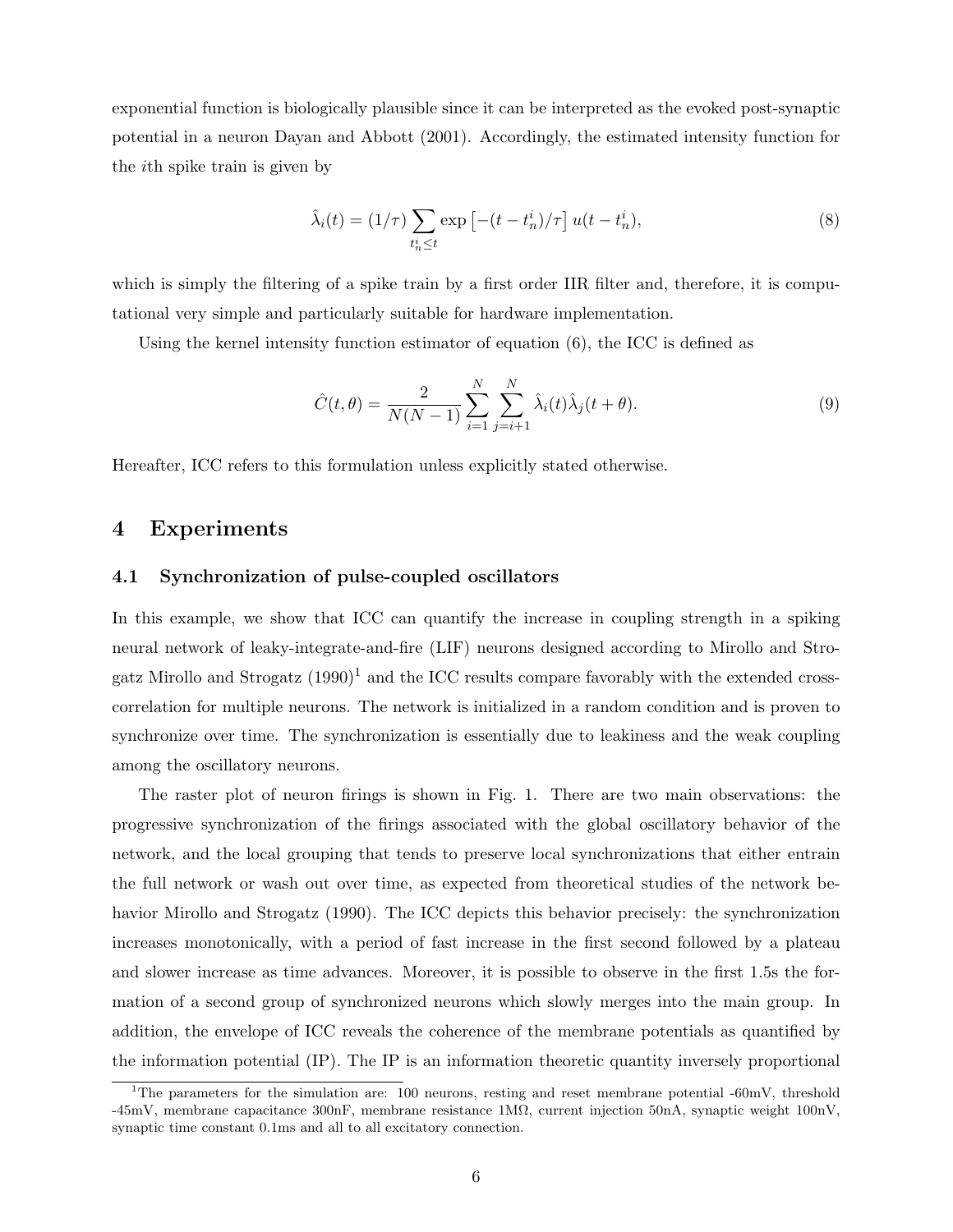

Figure 1: Evolution of synchrony in a spiking neural network. (Top) Raster plot of the neuron firings. (Middle) ICC over time. The inset highlights the merging of two synchronous groups. (Bottom) Information potential of the membrane potentials. This is a macroscopic variable characterizing the entropy of the neurons' internal state.

to entropy Principe (2010). It was computed with  $IP_\theta = \frac{1}{M^2} \sum_{i=1}^M \sum_{j=1}^M \exp(-d(\theta_i, \theta_j)/2\sigma^2)$  with  $\sigma = 75 \text{mV}^2$ . The IP measures the coherence of the neuron's internal state, which is only available in simulated networks. Yet, it is interesting to verify that the ICC was able to successfully and accurately characterize such information from the observed spike trains.

For comparison, the zero-lag cross-correlation over time, averaged through all pairwise combinations of neurons, is presented in Fig. 2. The cross-correlation was computed with a sliding

<sup>&</sup>lt;sup>2</sup>The distance used in the Gaussian kernel was  $d(\theta_i, \theta_j) = \min(|\theta_i - \theta_j|, 15mV - |\theta_i - \theta_j|)$ , where  $\theta_i$  is the membrane potential of the ith neuron. This wrap-around effect expresses the phase proximity of the neurons before and after firing.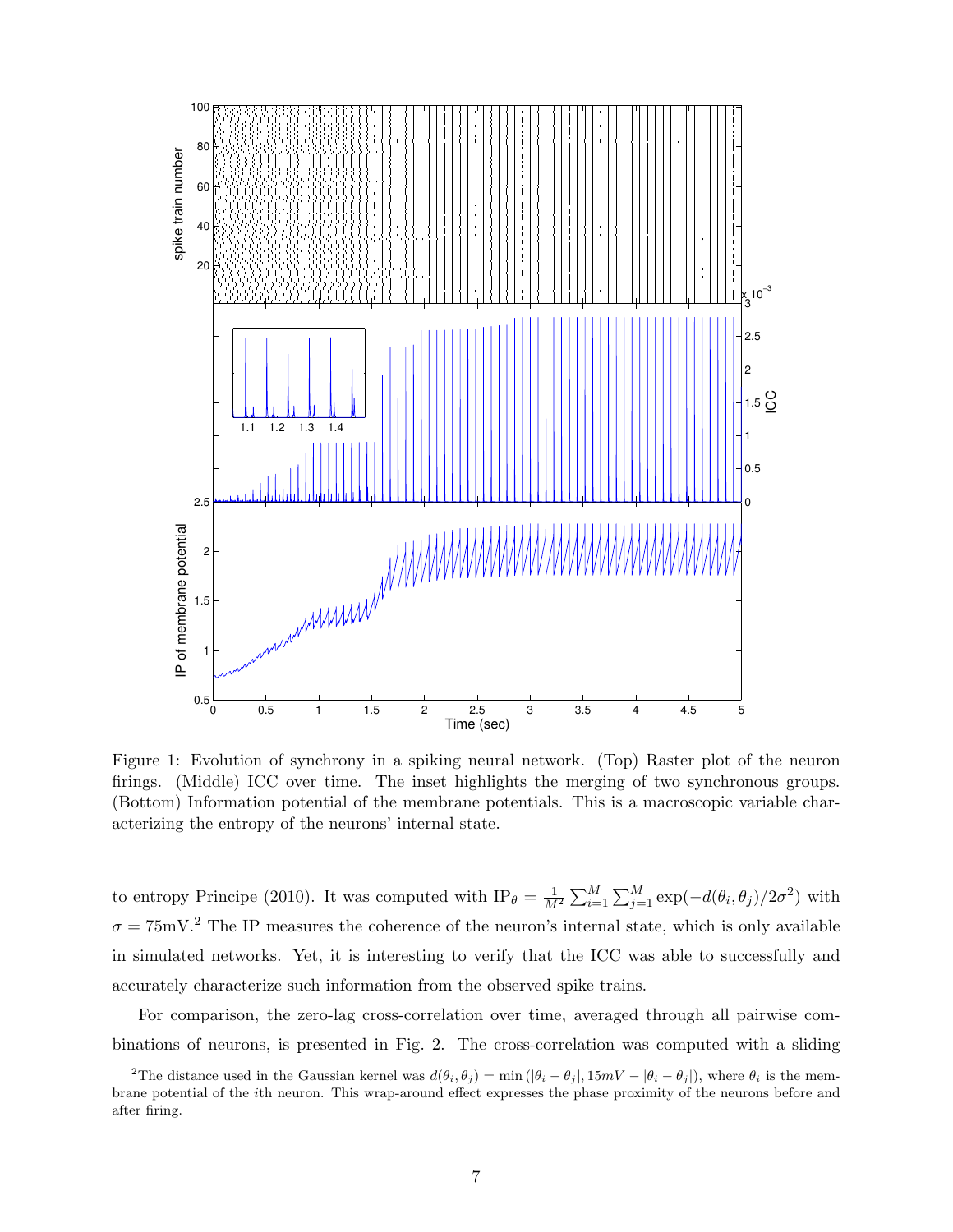

Figure 2: Zero-lag cross-correlation computed over time using a sliding window 10 bins long, and bin size 1ms (left) and 1.1ms (right).

window 10 bins long, sliding 1 bin at a time. Results are shown for bin sizes of 1ms and 1.1ms. It is noteworthy that although cross-correlation captures the general trends of synchrony, it masks the plateau and the final synchrony, and it is highly sensitive to the bin size as highlighted by the figure. These results highlight the importance of working in continuous-time, as proposed in Section 3.2, in contrast to the use of binning.

### 4.2 Analysis of neural synchronous activity in motor neurons

In our second example, the ICC is utilized to analyze the presence of synchronous activity in the motor cortex of a rat's brain. Throughout the literature, synchronous activity has been shown to provide additional information about motor movement when compared to firing rate modulation pattern analysis alone, including when no firing rate modulations are noticeable (Vaadia et al., 1995; Hatsopoulos et al., 1998; Riehle et al., 1997). Indeed, synchronous neural activity seems to be an widespread characteristic of the brain and can be found in a number of cortices, such as the auditory (Wagner et al., 2005; Carr and Konishi, 1990) and the visual cortices (Freiwald et al., 2001), for example.

Multichannel neuronal firing times from a male Sprague-Dawley rat were simultaneously recorded during a conditioned behavioral task at the University of Florida McKnight Brain Institute. The rat was chronically implanted with two  $2 \times 8$  arrays of micro-electrodes placed bilaterally in the forelimb region of the primary motor cortex (1.0mm anterior, 2.5mm lateral of bregma (Donoghue and Wise, 1982)). Neuronal activity was collected with a Tucker-Davis recording rig with sampling frequency of 24414.1Hz and digitized to 16 bits of resolution. The firing times were recorded from individual neurons spike sorted with an online algorithm employing a combination of thresholding and template-based techniques. From sorting, a total of 44 single neurons were recorded, 24 neurons from the left hemisphere and 20 neurons from the right hemisphere. Simultaneously, the rat performed a go no-go lever pressing task in an operant conditioning cage (Med-Associates,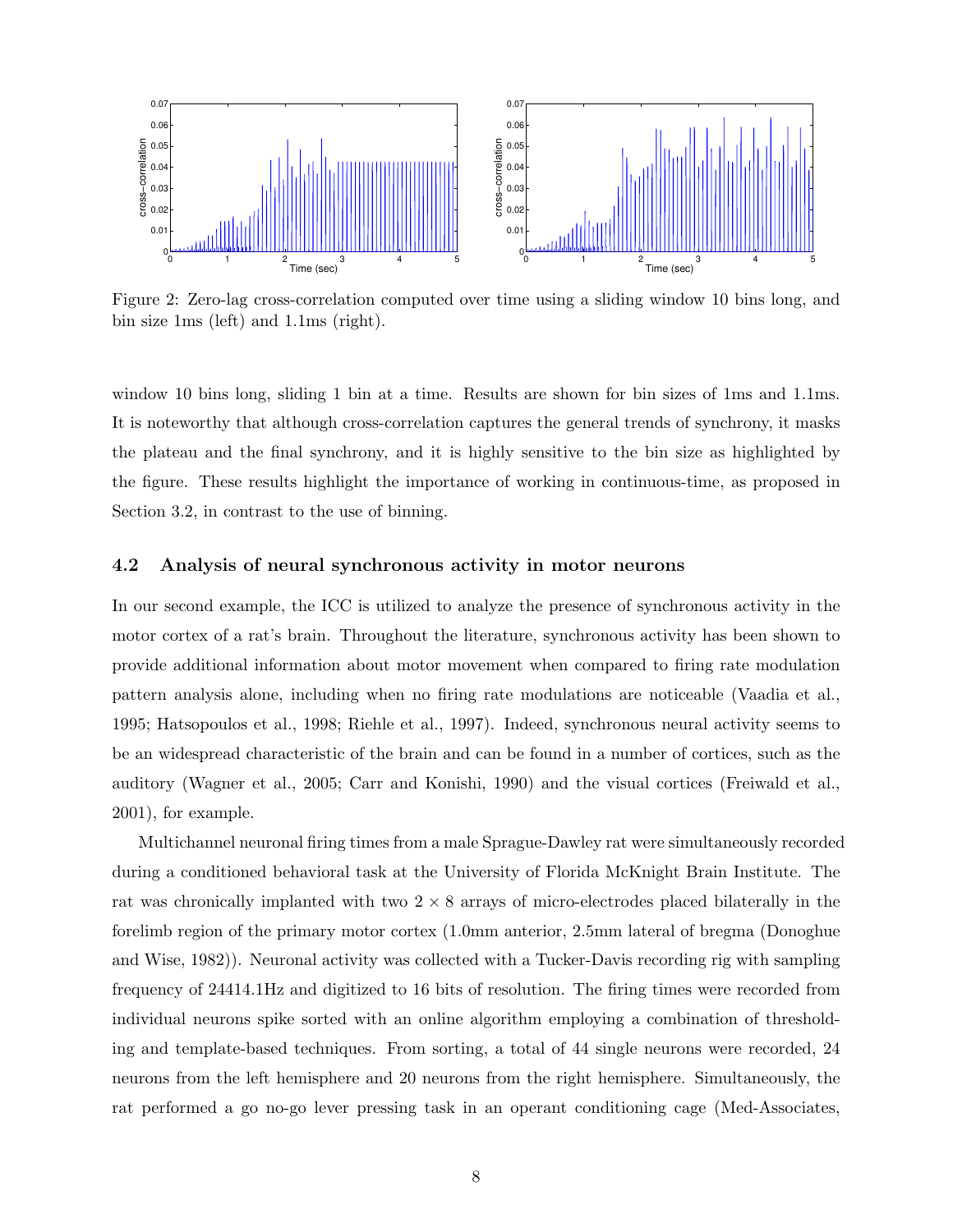

Figure 3: ICC and neuron firing raster plot on a single realization, showing the modulation of synchrony around the lever presses. The ICC was averaged throughout all neurons pairs separately for each hemisphere: left (blue) and right (green). The left plot shows a left lever press and the right plot shows a right lever press.

St. Albans, VT, USA). The task consisted of choosing and pressing one out of two levers (left or right) depending on a LED visual stimulus to obtain a water reward. The queue and lever press signals were recorded simultaneously with the neural activity with sampling frequency 381.5Hz. See Sanchez et al. (2005) for additional details on the experimental configuration.

ICC was applied to this dataset to quantify the synchronous neural activity across the ensemble. Figure 3 shows two trials with the ICC at zero-lag. As verified in other trials, the figure shows an increase in synchrony when the lever is released. Moreover, while the lever was being pressed the ensemble synchrony was observed to be significantly smaller than synchrony before and after the lever press. Actually, in this dataset, visual inspection of the raster plots would yield such conclusions, but ICC provides a quantitative method to translate the visual evaluation. Furthermore, examining the raster plots we can verify the presence of ensemble synchronized activity reoccurring in a periodic manner after the lever is released. Notice that the ensemble ICC captures the presence of this oscillatory synchronized activity, seen in the envelope of ICC in Figure 3, directly from a single trial and with high temporal resolution.

To investigate either the observed synchrony modulation was widespread across all the neurons, we clustered the neural activity after the lever release was clustered. For that purpose, we used the spike train clustering algorithm described in Paiva (2008); Paiva et al. (2009) with the memoryless cross-intensity (mCI) kernel. Figure 4 shows that all neurons contribute to the observed synchrony modulation, even though different clusters have slightly different rates and dynamics. In other words, neurons tend to form overlapping and time-evolving assemblies (Buzsáki, 2010; Strangman, 1997). Generally, clustering could be applied first to ensure that the ICC spatially averages only within an ensemble and, in this example, it could help to quantify sub-assembly dynamics.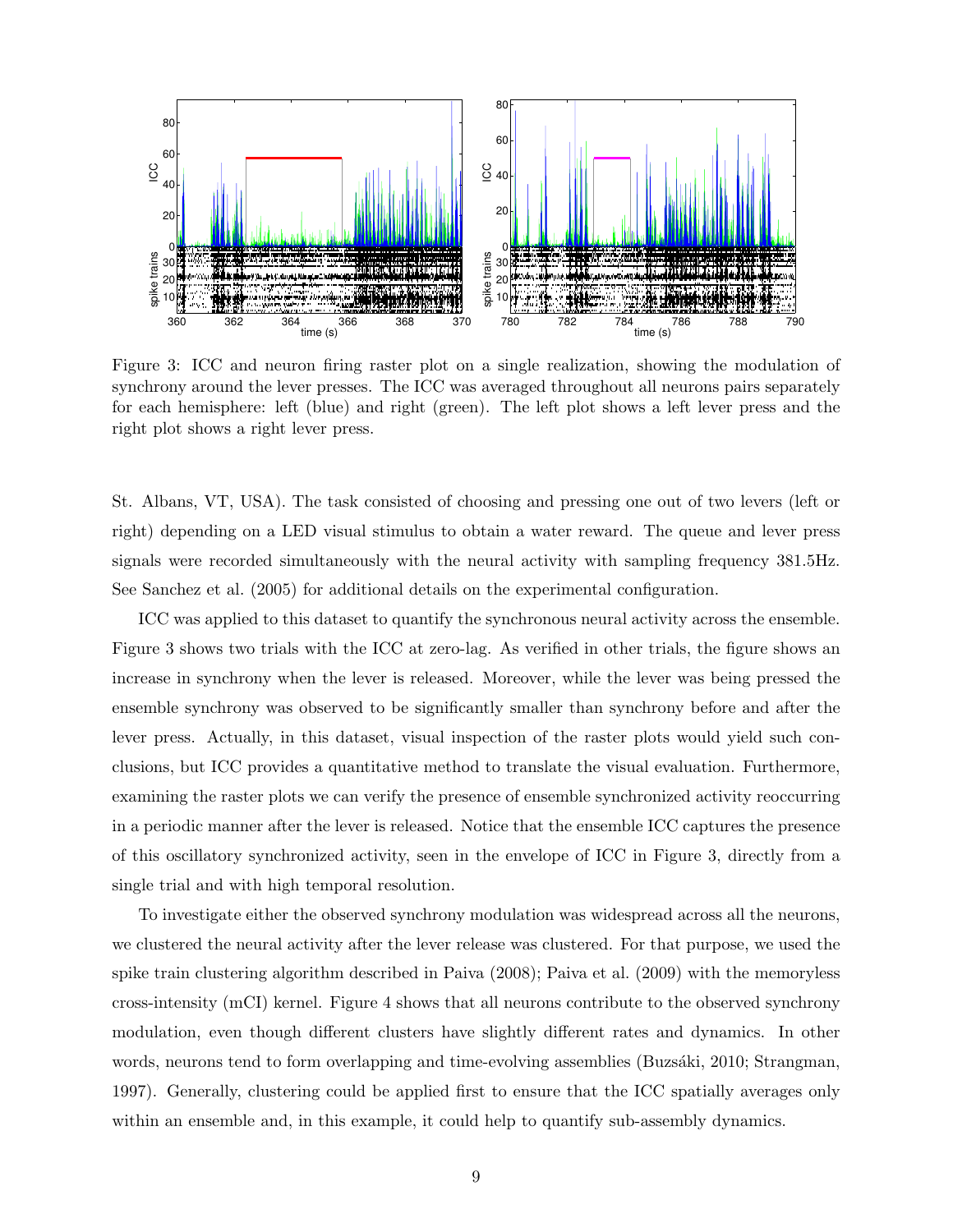

Figure 4: Clustering of neural activity following the lever release, considering 4 clusters, for the same trials shown in Figure 3.



Figure 5: Windowed cross-correlation of selected 6 pairs of neurons, for the same segments shown in Figure 3. The cross-correlation was computed with a 200ms sliding window over 1ms bins. Four of the neuron pairs, two from each hemisphere, are known to synchronize and are shown with a solid line. The remaining two, one from each hemisphere, do not synchronize strongly and are shown with a dotted line.

For comparison with the commonly used methodologies, we show the cross-correlation computed at zero-lag with a 200ms sliding window over 1ms bins, as is commonly done in other studies (see, for example, Hatsopoulos et al. (1998)). This is shown first for only some selected pairs of neurons (Figure 5), and then spatially averaged (Figure 6) as proposed in Section 3.1. Although the presence of synchrony is also successfully captured with cross-correlation, the existence of a periodic modulation in synchrony is not noticeable. This can be expected since the cross-correlation requires stationarity over time and uses time averaging to reduce the randomness of the estimator. These two factors filter out potentially interesting features, such as the modulation of synchrony, on which information may represented. Put differently, time averaging imposes up front a lower bound on the frequencies that can analyzed. This effect is most visible in Figure 6 where spatial averaging greatly improves the estimation as the variance of the estimator is reduced, but the time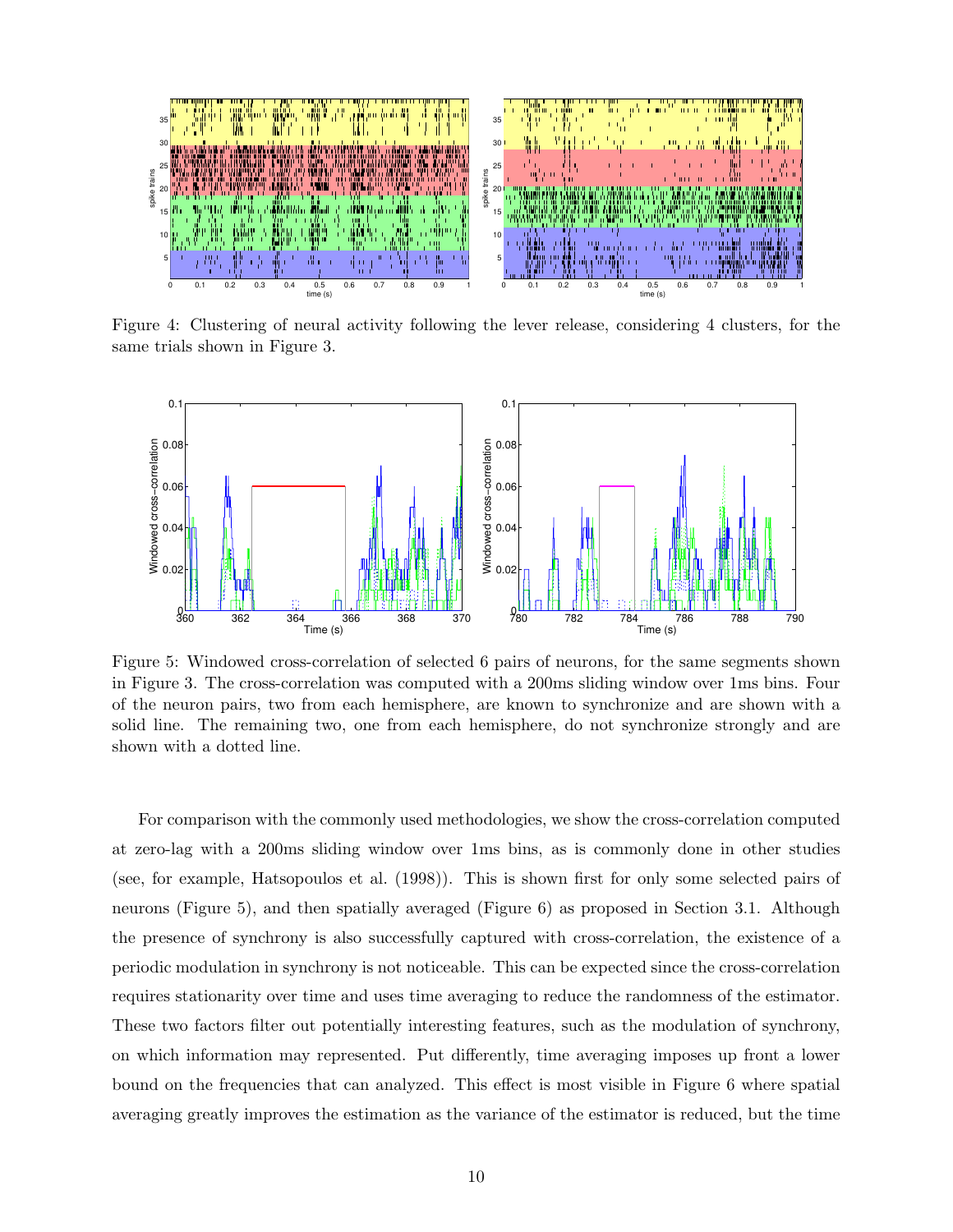

Figure 6: Ensemble averaged windowed cross-correlation, for the same segments shown in Figure 3. The cross-correlation for each neuron pair was computed with a 200ms sliding window over 1ms bins. As proposed in Section 3.1, the spatial average was taken throughout all neuron pair combinations, separately for each hemisphere: left (dark gray) and right (light gray).

averaging masks the modulation in synchrony in favor of general trends. These figures highlight the importance of the spatial averaging proposed for ICC, in opposition to the time averaging employed in cross-correlation.

## 5 Discussion

This chapter aims primarily (i) to highlight the limitations of cross-correlation as it is commonly estimated and (ii) to introduce the ICC as an alternative measure of cross-correlation with high temporal resolution. As reviewed in Section 2, the current practice for CC estimation utilizes time averaging and binning. Yet, this approach limits the temporal resolution of the analysis and the dynamics which can be characterized by the measure (cf. Section 4.1). Perhaps most importantly, the binned time-averaged CC estimator requires strong assumptions about the stationarity and ergodicity of the neural activity. However, if these assumptions do not hold, the outcome of the data analysis will likely have little or no significance (Brody, 1999). In contrast, the ICC uses ensemble averaging to obtain a measure of the neurons' cross-correlation with high temporal resolution. Using ensemble averaging has the added advantage that the approximation to the expectation has generally smaller variance because the number of spike train pairs increases quadratically. Thus, ICC can directly take full advantage of the increase in the channels in multi-channel spike train recordings. In addition, binning artifacts are avoided by computing the ICC in continuous time, as defined by equation (9) and demonstrated in the experiments.

On the other hand, using ICC involves a change in analysis perspective because spatial and neuron specificity is lost as a result of ensemble averaging. However, this is a necessary trade-off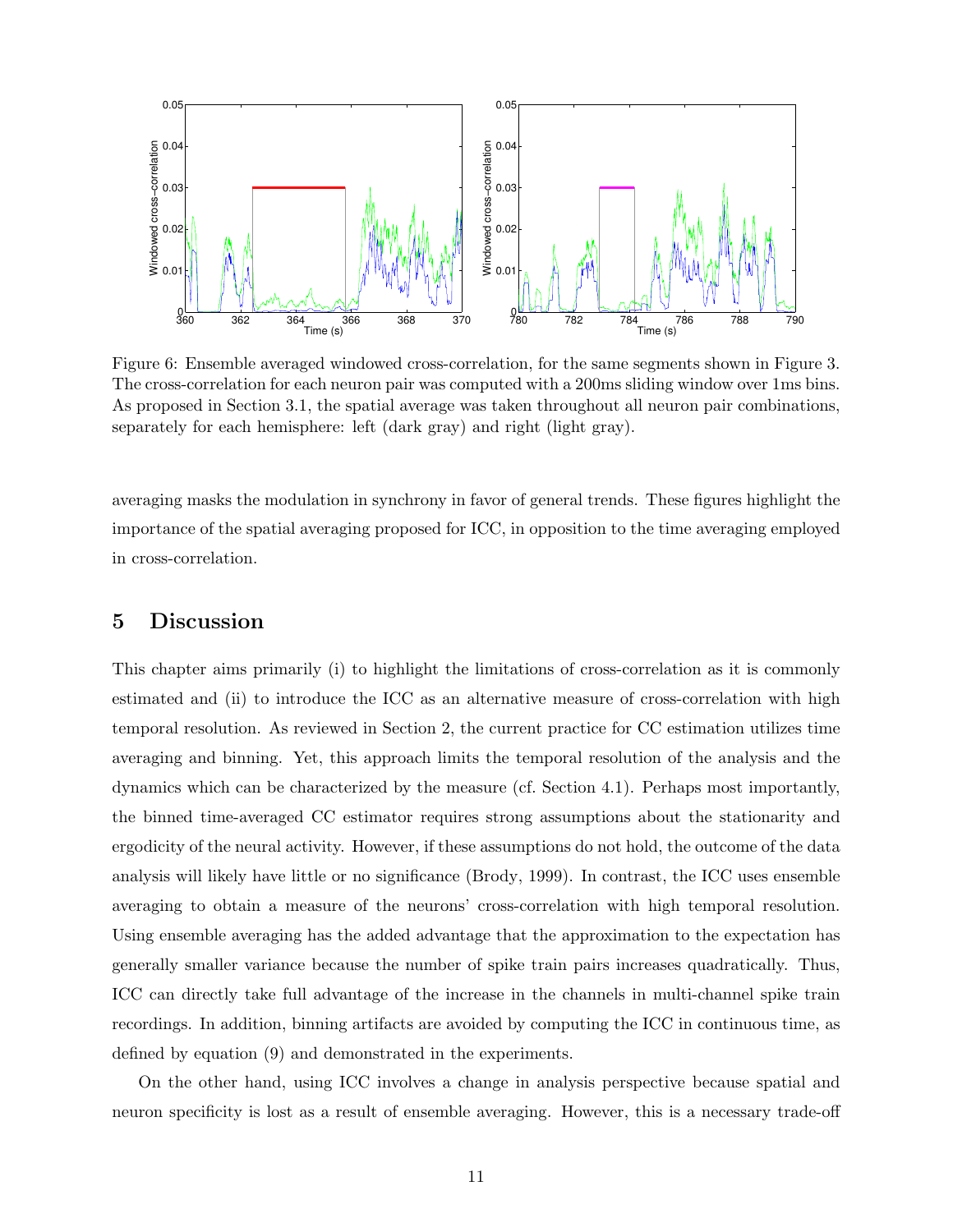because, as stated by the Heisenberg uncertainty principle, an increase in time resolution implies a decrease in spatial resolution. This is not a limitation, however, if the goal is to analyze the dynamic coupling behavior of the neural ensemble Gerstein and Turner (1990). In any case, it raises the question on how to divide the spike train recordings in neural ensembles. Although further tests still need to performed, the solution might involve clustering the spike trains (Paiva et al., 2009; Paiva, 2008), as illustrated in Section 4.2.

The ICC is presented here as a data analysis tool to the practitioner, but it should be pointed out that the ICC also provides the framework from computation and adaptation in the spike train domain. Indeed, the ICC defines an inner product between spike trains at different times. This follows from the fact that, by definition, the ICC is a correlation function and therefore it is an inner product (Parzen, 1959). More explicitly, one can verify that the ICC is a symmetric and positive definite function and thus verifies the conditions of the Moore-Aronszajn theorem (Aronszajn, 1950). In other words, since the ICC is symmetric and positive definite, it induces a reproducing kernel Hilbert space (RKHS) for which the ICC evaluates the inner product. Having the mathematical structure of an RKHS means that there exists a complete vector space on which we can compute with spike trains directly and apply PCA, clustering, Fisher discriminant analysis, etc. (Paiva et al., 2009; Paiva, 2008; Paiva et al., 2010). The inner product defined by the ICC is particularly interesting because it combines the pairwise cross-correlations to characterize the spike trains' joint distribution. Compared to existing statistical methods (Truccolo et al., 2005), this is a significant achievement considering that this information can be extracted directly, without knowledge of the data model, and in a single trial.

## References

- A. M. Aertsen, G. L. Gerstein, M. K. Habib, and G. Palm. Dynamics of neuronal firing correlation: modulation of "effective connectivity". J. Neurophysiol., 61(5):900–917, 1989.
- N. Aronszajn. Theory of reproducing kernels. Trans. Am. Math. Soc., 68(3):337–404, May 1950.
- Luiz Antonio Baccalá and Koichi Sameshima. Directed coherence: a tool for exploring functional interactions among brain structures. In Miguel A. L. Nicolelis, editor, Methods for Neural Ensemble Recordings, pages 179–192. CRC Press, 1999.
- Carlos D. Brody. Correlations without synchrony. Neural Comp., 11(7):1537–1551, 1999.
- E. N. Brown, D. P. Nguyen, L. M. Frank, M. A. Wilson, and V. Solo. An analysis of neural receptive field plasticity by point process adaptive filtering. Proc. Natl. Acad. Sci., 98:12261–12266, 2001.
- Emery N. Brown, Robert E. Kass, and Partha P. Mitra. Multiple neural spike train data analysis: state-of-the-art and future challenges. Nature Neurosci., 7:456–461, 2004. doi: 10.1038/nn1228.
- G. Buzsáki. Neural syntax: cell assemblies, synapsembles, and reader. Neuron, 68:362–385, November 2010. doi: 10.1016/j.neuron.2010.09.023.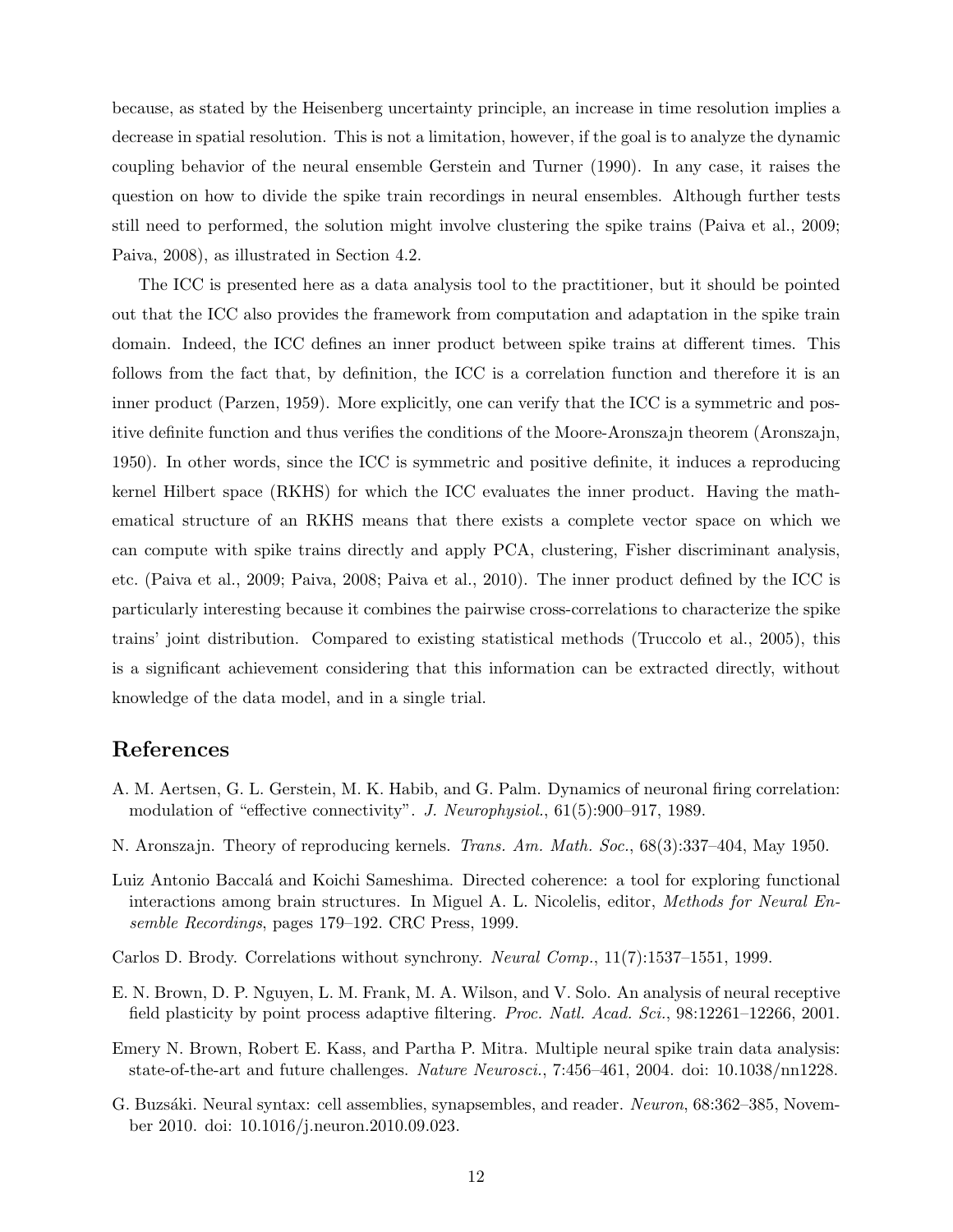- C. E. Carr and M. Konishi. A circuit for detection of interaural time differences in the brain stem of the barn owl. J. Neurosci., 10(10):3227–3246, 1990.
- Peter Dayan and L. F. Abbott. *Theoretical Neuroscience: Computational and Mathematical Mod*eling of Neural Systems. MIT Press, Cambridge, MA, USA, 2001.
- J. P. Donoghue and S. P. Wise. The motor cortex of the rat: cytoarchitecture and microstimulation mapping. J. Comp. Neurol., 212(12):76–88, 1982.
- Winrich A. Freiwald, Andreas K. Kreiter, and Wolf Singer. Synchronization and assembly formation in the visual cortex. In M. A. L. Nicolelis, editor, Progress in Brain Research, pages 111–140. Elsevier Science, 2001.
- G. L. Gerstein and N. Y.-S. Kiang. An approach to the quantitative analysis of electrophysiological data from single neurons. Biophys. J., 1(1):15–28, September 1960.
- G. L. Gerstein and D. H. Perkel. Mutual temporal relationships among neuronal spike trains. statistical techniques for display and analysis. Biophys. J., 12(5):453–473, May 1972.
- George L. Gerstein and Mark R. Turner. Neural assemblies as building blocks of cortical computation. In Eric L. Schwartz, editor, Computational Neuroscience, pages 179–191. MIT Press, 1990.
- George L. Gerstein, Purvis Bedenbaugh, and Ad M. H. J. Aertsen. Neuronal assemblies. IEEE Trans. Biomed. Eng., 36(1):4–14, January 1989.
- Sonja Grün, Markus Diesmann, Franck Grammont, Alexa Riehle, and Ad Aertsen. Detecting unitary events without discretization of time. J. Neurosci. Methods, 93(1):67–79, December 1999. doi: 10.1016/S0165-0270(99)00126-0.
- Sonja Grün, Markus Diesmann, and Ad Aertsen. Unitary Events in multiple single-neuron activity. I. detection and significance. Neural Comp., 14(1):43–80, 2002a.
- Sonja Grün, Markus Diesmann, and Ad Aertsen. Unitary Events in multiple single-neuron activity. II. nonstationary data. Neural Comp., 14(1):81–119, 2002b.
- N. G. Hatsopoulos, C. L. Ojakangas, L Paninski, and J. P. Donoghue. Information about movement direction obtained from synchronous activity of motor cortical neurons. Proc. Natl. Acad. Sci., 95(26):15706–15711, December 1998.
- Robert E. Kass, Valérie Ventura, and Can Cai. Statistical smoothing of neuronal data. Netw.: Comp. Neural Syst., 14:5–15, 2003.
- Renato E. Mirollo and Steven H. Strogatz. Synchronization of pulse-coupled biological oscillators. SIAM J. Applied Math., 50(6):1645–1662, December 1990.
- António R. C. Paiva. Reproducing Kernel Hilbert Spaces for Point Processes, with Applications to Neural Activity Analysis. PhD thesis, University of Florida, 2008.
- António R. C. Paiva, Il Park, and José C. Príncipe. A reproducing kernel Hilbert space framework for spike train signal processing. Neural Comp.,  $21(2):424-449$ , February 2009. doi:  $10.1162/$ neco.2008.09-07-614.
- António R. C. Paiva, Il Park, and José C. Príncipe. Inner products for representation and learning in the spike train domain. In Karim G. Oweiss, editor, Statistical Signal Processing for Neuroscience and Neurotechnology, chapter 8. Academic Press, 2010.